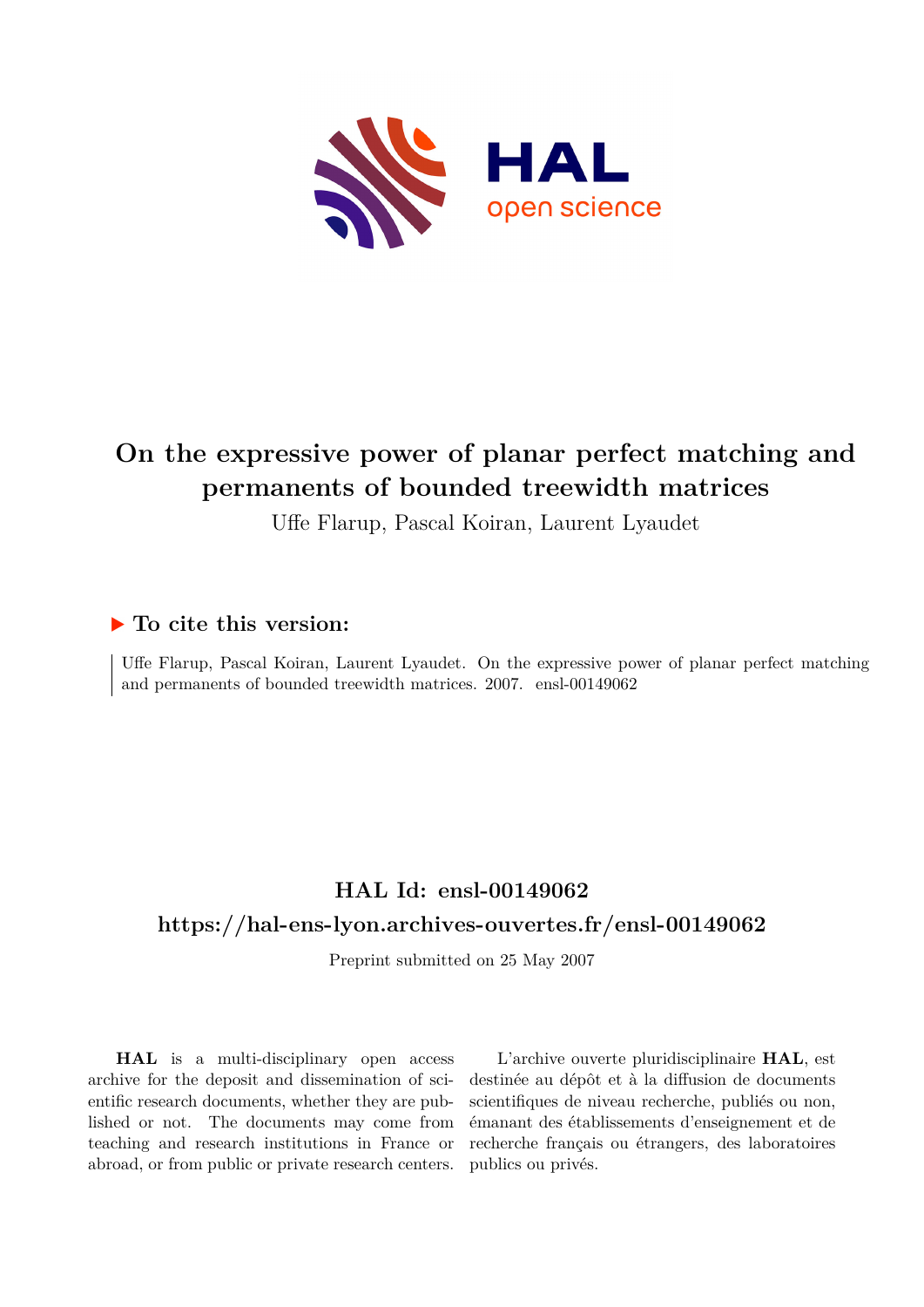### On the expressive power of planar perfect matching and permanents of bounded treewidth matrices

Uffe Flarup<sup>1</sup>, Pascal Koiran<sup>2</sup> and Laurent Lyaudet<sup>2</sup>

<sup>1</sup> Department of Mathematics and Computer Science Syddansk Universitet, Campusvej 55, 5230 Odense M, Denmark

e–mail: {flarup}@imada.sdu.dk; fax: +45 65 93 26 91

<sup>2</sup> Laboratoire de l'Informatique du Parall´elisme⋆ ⋆ ⋆

Ecole Normale Supérieure de Lyon, 46, allée d'Italie, 69364 Lyon Cedex 07, France

e–mail: {pascal.koiran,laurent.lyaudet}@ens-lyon.fr; fax: +33 4 72 72 80 80

Abstract. Valiant introduced some 25 years ago an algebraic model of computation along with the complexity classes VP and VNP, which can be viewed as analogues of the classical classes P and NP. They are defined using non-uniform sequences of arithmetic circuits and provides a framework to study the complexity for sequences of polynomials. Prominent examples of difficult (that is, VNP-complete) problems in this model includes the permanent and hamiltonian polynomials.

While the permanent and hamiltonian polynomials in general are difficult to evaluate, there have been research on which special cases of these polynomials admits efficient evaluation. For instance, Barvinok has shown that if the underlying matrix has bounded rank, both the permanent and the hamiltonian polynomials can be evaluated in polynomial time, and thus are in VP. Courcelle, Makowsky and Rotics have shown that for matrices of bounded treewidth several difficult problems (including evaluating the permanent and hamiltonian polynomials) can be solved efficiently. An earlier result of this flavour is Kasteleyn's theorem which states that the sum of weights of perfect matchings of a planar graph can be computed in polynomial time, and thus is in VP also. For general graphs this problem is VNP-complete.

In this paper we investigate the expressive power of the above results. We show that the permanent and hamiltonian polynomials for matrices of bounded treewidth both are equivalent to arithmetic formulas. Also, arithmetic weakly skew circuits are shown to be equivalent to the sum of weights of perfect matchings of planar graphs.

#### 1 Introduction

Our focus in this paper is on easy special cases of otherwise difficult to evaluate polynomials, and their connection to various classes of arithmetic circuits. In particular we consider the permanent and hamiltonian polynomials for matrices of bounded treewidth, and sum of weights of perfect matchings for planar graphs. It is a widely believed conjecture that the permanent is hard to evaluate. Indeed, in Valiant's framework [16, 17] the permanent is complete for the class VNP. This is an algebraic analogue of his ♯P-completeness result for the permanent [15]. For a book-length treatment of Valiant's algebraic complexity theory one may consult [4]. The same results ( $\sharp$ P-completeness in the boolean framework, and VNP-completeness in the algebraic framework) also apply to the hamiltonian polynomial. The sum of weights of perfect matchings

<sup>\*\*\*</sup> UMR 5668 ENS Lyon, CNRS, UCBL, INRIA. Research Report RR2007-20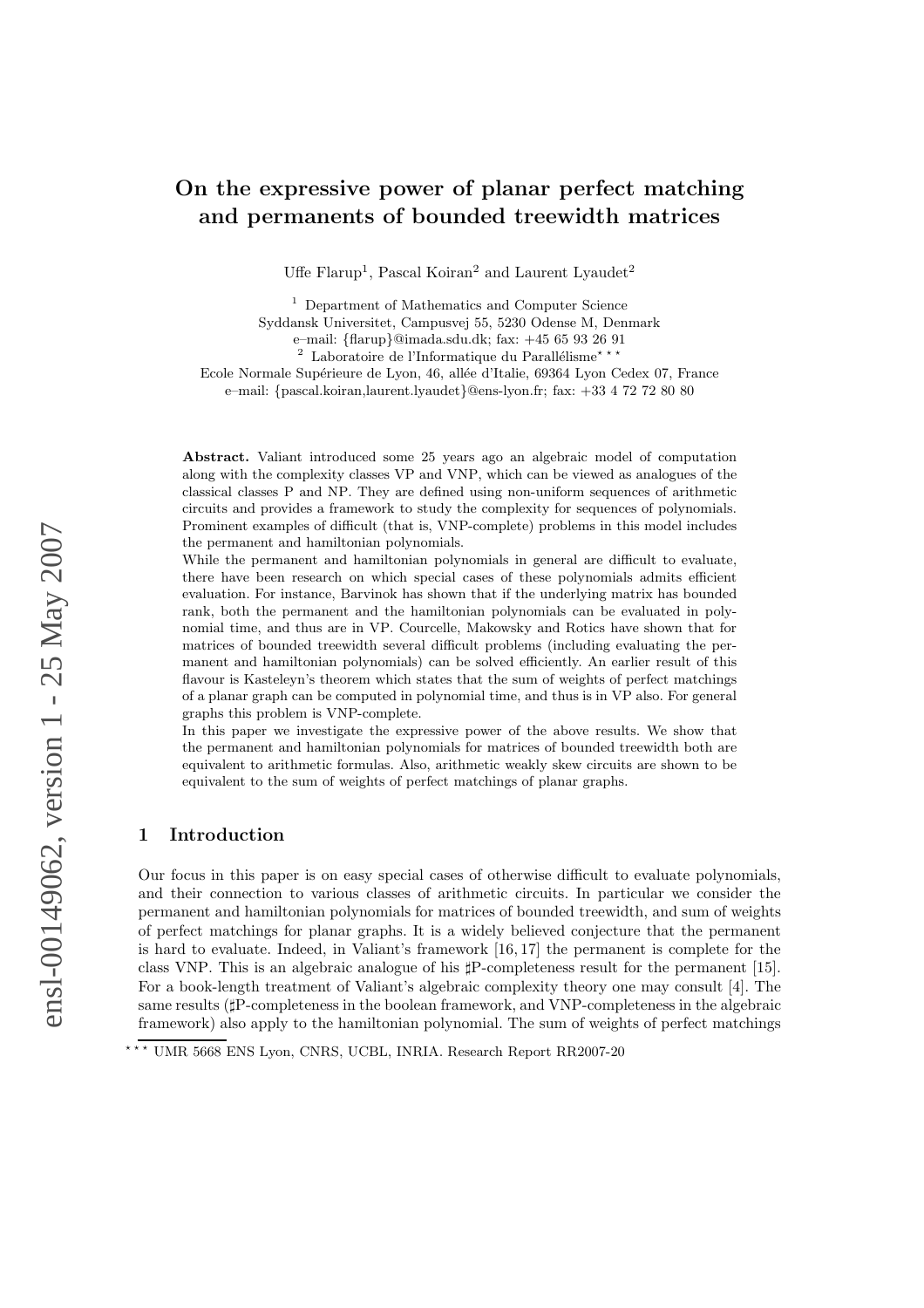in an (undirected) graph  $G$  is yet another example of a presumably hard to compute polynomial since it reduces to the permanent when  $G$  is bipartite. However, all three polynomials are known to be easy to evaluate in special cases. In particular, the permanent and hamiltonian polynomials can be evaluated in a polynomial number of arithmetic operations for matrices of bounded treewidth [6]. An earlier result of this flavour is Kasteleyn's theorem [8] which states that the sum of weights of perfect matchings of a planar graph can be computed in a polynomial number of arithmetic operations. One can try to turn these three efficient algorithms into general-purpose evaluation algorithms by means of reductions (this is the approach followed by Valiant in [18], where he exhibits polynomial time algorithms for several problems which previously only had exponential time algorithms, by means of holographic reductions to perfect matchings of planar graphs). For instance, in order to evaluate a polynomial  $P$  one can try to construct a matrix of bounded treewidth A such that:

- (i) The entries of  $A$  are variables of  $P$ , or constants.
- (ii) The permanent of  $A$  is equal to  $P$ .

The same approach can be tried for the hamiltonian and the sum of weights of perfect matchings in a planar graph. The goal of this paper is to assess the power of these polynomial evaluation methods. It turns out that the three methods are all universal - that is, every polynomial can be expressed as the sum of weights of perfect matchings in a planar graph, and as a permanent and hamiltonian of matrices of bounded treewidth. From a complexity-theoretic point of view, these methods are no longer equivalent. Our main findings are that:

- The permanents and hamiltonians of matrices of polynomial size and bounded treewidth have the same expressive power, namely, the power of polynomial size arithmetic formulas. This is established in Theorem 1.
- The sum of weights of perfect matchings in polynomial size planar graphs has at least the same power as the above two representations, and in fact it is more powerful under a widely believed conjecture. Indeed, this representation has the same power as polynomial size (weakly) skew arithmetic circuits. This is established in Theorem 7. We recall that (weakly) skew arithmetic circuits capture the complexity of computing the determinant [14]. It is widely believed that the determinant cannot be expressed by polynomial size arithmetic formulas.

Our three methods therefore capture (presumably proper) subsets of the class VP of easy to compute polynomial families. By contrast, if we drop the bounded treewidth or planarity assumptions, the class VNP is captured in all three cases.

Various notions of graph "width" have been defined in the litterature besides treewidth (there is for instance pathwidth, cliquewidth, rankwidth...). They should be worth studying from the point of view of their expressive power. Also, Barvinok [1] has shown that if the underlying matrix has bounded rank, both the permanent and the hamiltonian polynomials can be evaluated in a polynomial number of arithmetic operations. A proper study of the expressive power of permanents and hamiltonians of bounded rank along the same line as in this paper remains to be done.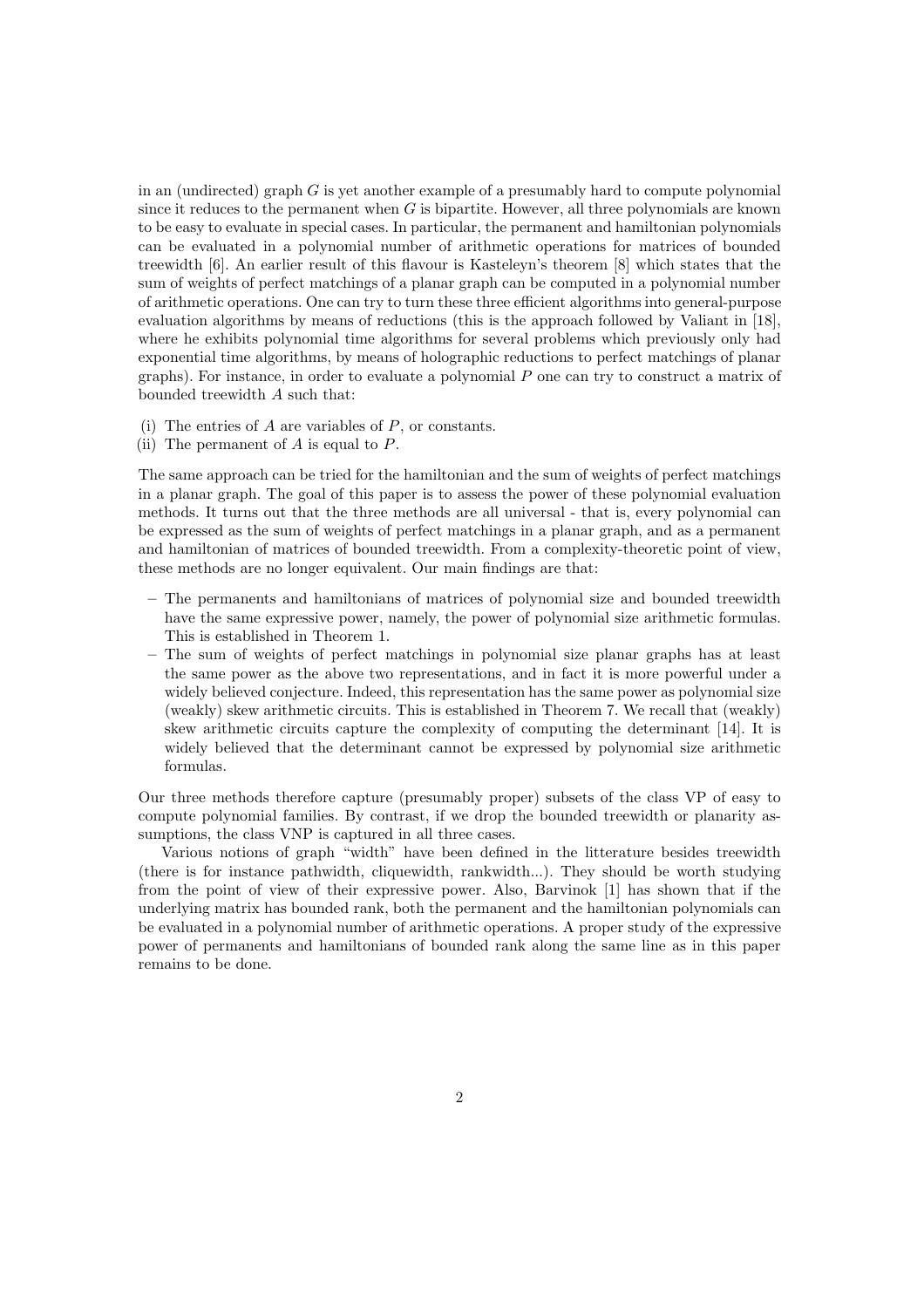#### 2 Definitions

#### 2.1 Arithmetic circuits

**Definition 1.** An arithmetic circuit is a finite, acyclic, directed graph. Vertices have indegree  $\theta$ or 2, where those with indegree  $0$  are referred to as inputs. A single vertex must have outdegree 0, and is referred to as output. Each vertex of indegree 2 must be labeled by either  $+ \ or \times$ , thus representing computation. Vertices are commonly referred to as gates and edges as arrows.

By interpreting the input gates either as constants or variables it is easy to prove by induction that each arithmetic circuit naturally represents a polynomial.

In this paper various subclasses of arithmetic circuits will be considered: For *weakly skew* circuits we have the restriction that for every multiplication gate, at least one of the incoming arrows is from a subcircuit whose only connection to the rest of the circuit is through this incoming arrow. For *skew* circuits we have the restriction that for every multiplication gate, at least one of incoming arrows is from an input gate. For formulas all gates (except output) have outdegree 1. Thus, reuse of partial results is not allowed.

For a detailed description of various subclasses of arithmetic circuits, along with examples, we refer to [13].

**Definition 2.** The size of a circuit is the total number of gates in the circuit. The depth of a circuit is the length of the longest path from an input gate to the output gate.

A family  $(f_n)$  belongs to the complexity class VP if  $f_n$  can be computed by a circuit  $C_n$  of size polynomial in n, and if moreover the degree of  $f_n$  is bounded by a polynomial function of n.

#### 2.2 Treewidth

Treewidth for undirected graphs is most commonly defined as follows:

**Definition 3.** Let  $G = \langle V, E \rangle$  be a graph. A k-tree-decomposition of G is:

- (i) A tree  $T = \langle V_T, E_T \rangle$ .
- (ii) For each  $t \in V_T$  a subset  $X_t \subseteq V$  of size at most  $k + 1$ .

(iii) For each edge  $(u, v) \in E$  there is a  $t \in V_T$  such that  $\{u, v\} \subseteq X_t$ .

(iv) For each vertex  $v \in V$  the set  $\{t \in V_T | v \in X_T\}$  forms a (connected) subtree of T.

The treewidth of  $G$  is then the smallest  $k$  such that there exists a  $k$ -tree-decomposition for  $G$ .

There is an equivalent definition of treewidth in terms of certain graph grammars called HR algebras [5]:

Definition 4. A graph G has a k-tree-decomposition iff there exist a set of source labels of cardinality  $k+1$  such that G can be constructed using a finite number of the following operations:

- (i) ver<sub>a</sub>, loop<sub>a</sub>, edge<sub>ab</sub> (basic constructs: create a single vertex with label a, a single vertex with label a and a looping edge, two vertices labeled a and b connected by an edge)
- (ii)  $ren_{a\leftrightarrow b}(G)$  (rename all labels a as labels b and rename all labels b as labels a)
- (iii)  $for q_a(G)$  (forget all labels a)
- (iv)  $G_1$  //  $G_2$  (composition of graphs: any two vertices with the same label are identified as a single vertex)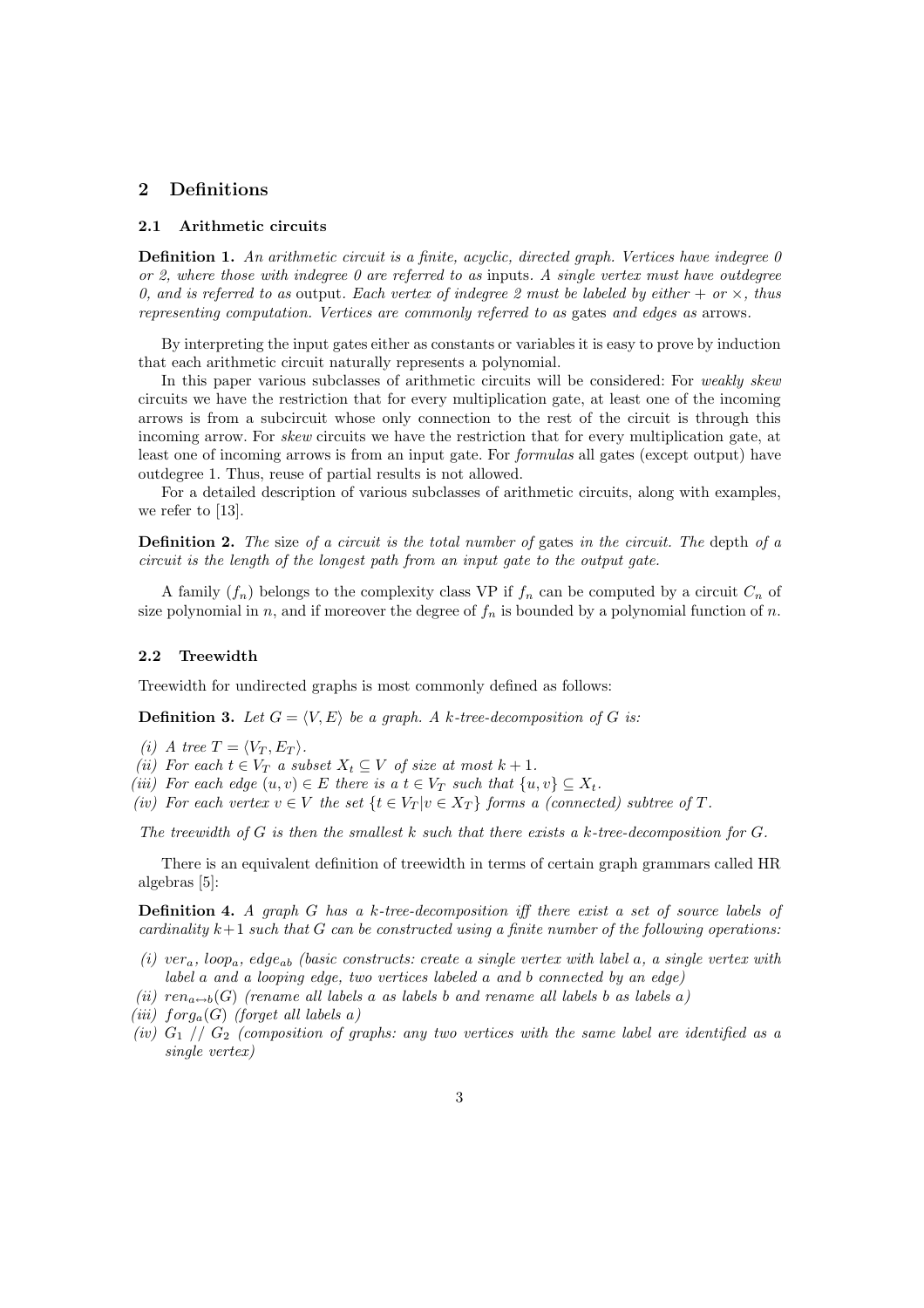Example 1. Cycles are known to have treewidth 2. Here we show that they have treewidth at most 2 by constructing G, a cycle of length  $l \geq 3$ , using  $\{a, b, c\}$  as the set of source labels. First we construct  $G_1$  by the operation  $edge_{ab}$ . For  $1 < i < l$  we construct  $G_i$  by operations  $forg_c(ren_{b\leftrightarrow c}(G_{i-1})/edge_{bc})$ . Finally G is then constructed by the operation  $G_{l-1}/edge_{bc}$ 

The treewidth of a directed graph is defined as the treewidth of the underlying undirected graph. The treewidth of an  $(n \times n)$  matrix  $M = (m_{i,j})$  is defined as the treewidth of the directed graph  $G_M = \langle V_M , E_M , w \rangle$  where  $V_M = \{1, \ldots, n\}, (i, j) \in E_M$  iff  $m_{i,j} \neq 0$ , and  $w(i, j) = m_{i,j}$ . Notice that  $G_M$  can have loops. Loops do not affect the treewidth of  $G_M$  but are important for the characterization of the permanent and hamiltonian polynomials.

#### 2.3 Permanent and hamiltonian polynomials

In this paper we take a graph theoretic approach to deal with permanent and hamiltonian polynomials. The reason for this being that a natural way to define the treewidth of a matrix, is by the treewidth of the underlying graph, see also e.g. [11].

**Definition 5.** A cycle cover of a directed graph is a subset of the edges, such that these edges form disjoint, directed cycles (loops are allowed). Furthermore, each vertex in the graph must be in one (and only one) of these cycles. The weight of a cycle cover is the product of weights of all participating edges.

**Definition 6.** The permanent of an  $(n \times n)$  matrix  $M = (m_{i,j})$  is the sum of weights of all cycle covers of  $G_M$ .

The permanent of M can also be defined by the formula

$$
\text{per}(M) = \sum_{\sigma \in S_n} \prod_{i=1}^n m_{i,\sigma(i)}.
$$

The equivalence with Definition 6 is clear since any permutation can be written down as a product of disjoint cycles, and this decomposition is unique.

There is a natural way of representing polynomials by permanents. Indeed, if the entries of M are variables or constants from some field  $K, f = \text{per}(M)$  is a polynomial with coefficients in  $K$  (in Valiant's terminology,  $f$  is a projection of the permanent polynomial). In the next section we study the power of this representation in the case where M has bounded treewidth.

The hamiltonian polynomial ham $(M)$  is defined similarly, except that we only sum over cycle covers consisting of a single cycle (hence the name).

#### 3 Matrices of bounded treewidth

In this section we work with directed graphs. All paths and cycles are assumed to be directed, even if this word is omitted.

In [6] it is shown that the permanent and hamiltonian polynomials are in VP for matrices of bounded treewidth. Here we show that both the permanent and hamiltonian polynomials for matrices of bounded treewidth are equivalent to arithmetic formulas. This is an improvement on the result of [6] since the set of polynomial families representable by polynomial size arithmetic formulas is a (probably strict) subset of VP.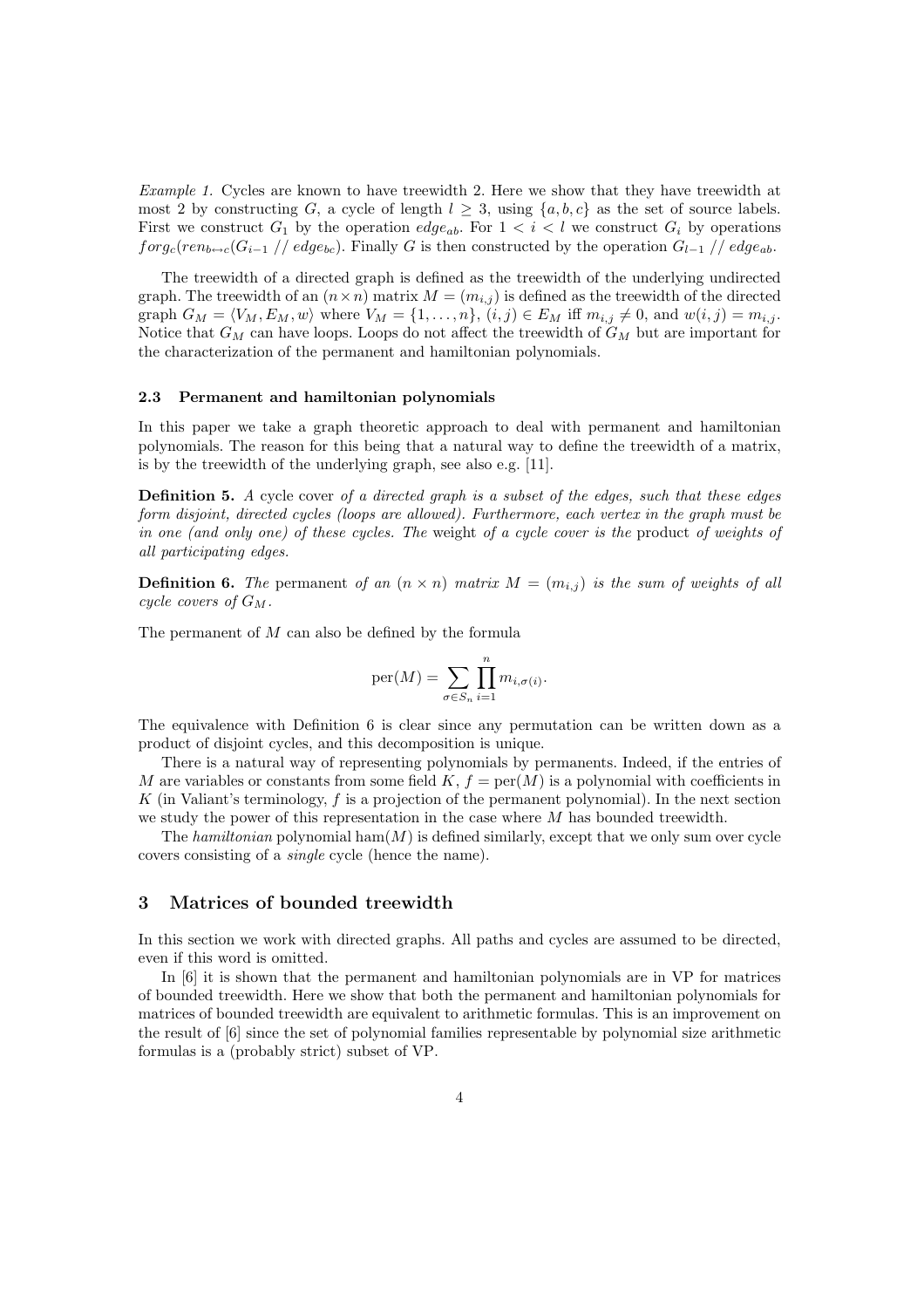**Theorem 1.** Let  $(f_n)$  be a family of polynomials with coefficients in a field K. The three following properties are equivalent:

- $(f_n)$  can be represented by a family of polynomial size arithmetic formulas.
- There exists a family  $(M_n)$  of polynomial size, bounded treewidth matrices such that the entries of  $M_n$  are constants from K or variables of  $f_n$ , and  $f_n = \text{per}(M_n)$ .
- There exists a family  $(M_n)$  of polynomial size, bounded treewidth matrices such that the entries of  $M_n$  are constants from K or variables of  $f_n$ , and  $f_n = \text{ham}(M_n)$ .

Remark 1. By the VNP-completeness of the hamiltonian, if we drop the bounded treewidth assumption on  $M_n$  we capture exactly the VNP families instead of the families represented by polynomial size arithmetic formulas. The same property holds true for the permanent if the characteristic of  $K$  is different from 2.

Theorem 1 follows immediately from Theorems 2, 3, 5 and 6.

Theorem 2. Every arithmetic formula can be expressed as the permanent of a matrix of treewidth at most 2 and size at most  $(n+1) \times (n+1)$  where n is the size of the formula. All entries in the matrix are either 0, 1, or variables of the formula.

Proof. The first step is to construct a directed graph that is a special case of a *series-parallel* (SP) graph, in which there is a connection between weights of directed paths and the value computed by the formula. The overall idea behind the construction is quite standard, see e.g. [13]. SP graphs in general can between any two adjacent vertices have multiple directed edges. But we construct an SP graph in which there is at most one directed edge from any vertex  $u$  to any vertex  $v$ . This property will be needed in the second step, in which a connection between cycle covers and the permanent of a given matrix will be established.

SP graphs have distinguished *source* and *sink* vertices, denoted by s and t. By  $SW(G)$  we denote the sum of weights of all directed paths from  $s$  to  $t$ , where the weight of a path is the product of weights of participating edges.

Let  $\varphi$  be a formula of size e. For the first step of the proof we will by induction over e construct a weighted, directed SP graph G such that  $val(\varphi) = SW(G)$ . For the base case  $\varphi = w$ we construct vertices s and t and connect them by a directed edge from s to t with weight  $w$ .

Assume  $\varphi = \varphi_1 + \varphi_2$  and let  $G_i$  be the graph associated with  $\varphi_i$  by the induction hypothesis. Introduce one new vertex s and let G be the union of the three graphs  $\langle \{s\} \rangle$ ,  $G_1$  and  $G_2$ in which we identify  $t_1$  with  $t_2$  and denote it t, add an edge of weight 1 from s to  $s_1$ , and add an edge of weight 1 from s to  $s_2$ . By induction hypothesis the resulting graph G satisfies  $SW(G) = 1 \cdot SW(G_1) + 1 \cdot SW(G_2) = val(\varphi_1) + val(\varphi_2)$ . Between any two vertices u and v there is at most one directed edge from  $u$  to  $v$ . We introduced one new vertex, but since  $t_1$  was identified with  $t_2$  the number of vertices used equals  $|V_1|+|V_2| \leq size(\varphi_1)+1+size(\varphi_2)+1 = size(\varphi)+1$ .

Assume  $\varphi = \varphi_1 * \varphi_2$ . We construct G by making the disjoint union of  $G_1$  and  $G_2$  in which we identify  $t_1$  with  $s_2$ , identify  $s_1$  as s in G and identify  $t_2$  as t in G. For every directed path from  $s_1$  to  $t_1$  in  $G_1$  and for every directed path from  $s_2$  to  $t_2$  in  $G_2$  we can find a directed path from s to t in G of weight equal to the product of the weights of the paths in  $G_1$  and  $G_2$ , and since all  $(s, t)$  paths in G are of this type we get  $SW(G) = SW(G_1) \cdot SW(G_2)$ . The number of vertices used equals  $|V_1| + |V_2| - 1 \leq size(\varphi_1) + size(\varphi_2) + 1 < size(\varphi) + 1$ .

For the second step of the proof we need to construct a graph  $G'$  such that there is a relation between cycle covers in  $G'$  and directed paths from s to t in G. We construct  $G'$  by adding an edge of weight 1 from t back to s, and loops of weight 1 at all vertices different from s and  $t$ .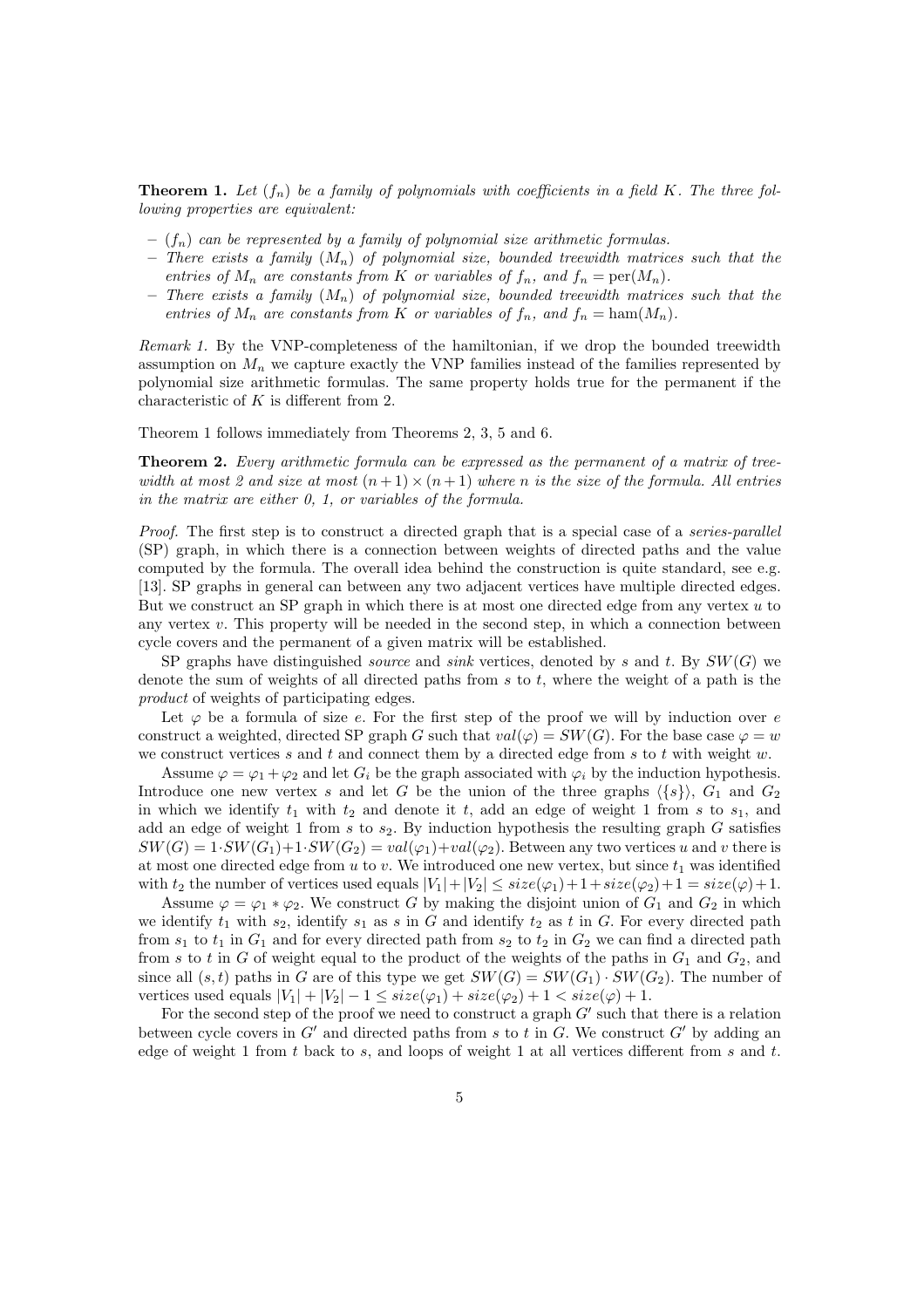Now, for every  $(s, t)$  path in G we can find a cycle in G' visiting the corresponding nodes. For nodes in G' not in this cycle, we include them in a cycle cover by the loops of weight 1. Because there is at most one directed edge from any vertex  $u$  to any vertex  $v$  in  $G'$  we can find a matrix M of size at most  $(n + 1) \times (n + 1)$  such that  $G_M = G'$  and  $per(M) = val(\varphi)$ .

The graph G' can be constructed using an HR algebra with only 3 source labels, and thus have treewidth at most 2. For the base case the operation  $edge_{ab}$  is sufficient. For the simulation of addition of formulas the following grammar operations provide the desired construction:  $ren_{a\leftrightarrow c}(forg_a(edge_{ac} \ // (loop_a \ // G_1)) \ // forg_a(edge_{ac} \ // (loop_a \ // G_2))).$  For simulating multiplication of formulas we use the following grammar operations:  $forg_c(ren_{b \leftrightarrow c}(G_1)$  //  $ren_{a\leftrightarrow c}(loop_{a}$  //  $G_{2})$ ). Finally, the last step in obtaining G' is to make a composition with the graph  $edge_{ab}$ . □

Theorem 3. Every arithmetic formula of size n can be expressed as the hamiltonian of a matrix of treewidth at most 6 and size at most  $(2n+1) \times (2n+1)$ . All entries in the matrix are either 0, 1, or variables of the formula.

*Proof.* The first step is to produce the graph G as shown in Theorem 2. The next step is to show that the proof of universality for the hamiltonian polynomial in [12] can be done with treewidth at most 6. Their construction for universality of the hamiltonian polynomial introduces  $|V_G| - 1$ new vertices to G in order to produce  $G'$ , along with appropriate directed edges (all of weight 1). The proof is sketched in Figure 1.



Fig. 1. Universality of the hamiltonian polynomial

The additional vertices  $t_i$  and edges permit to visit any subset of vertices of G with a directed path of weight 1 from t to s using all  $t_i$ 's. Hence, any path from s to t in G can be followed by a path from t to s to obtain a hamiltonian cycle of same weight.

If one just need to show universality, then it is not important exactly which one of the vertices  $t_i$  that has an edge to a given vertex among  $s_i$ . But in order to show bounded treewidth one carefully need to take into account which one of the vertices of  $t_i$  that has an edge to a particular  $s_i$  vertex. We show such a construction with bounded treewidth, by giving an HR algebra which can express a graph similar to the one in Figure 1 using 7 source labels.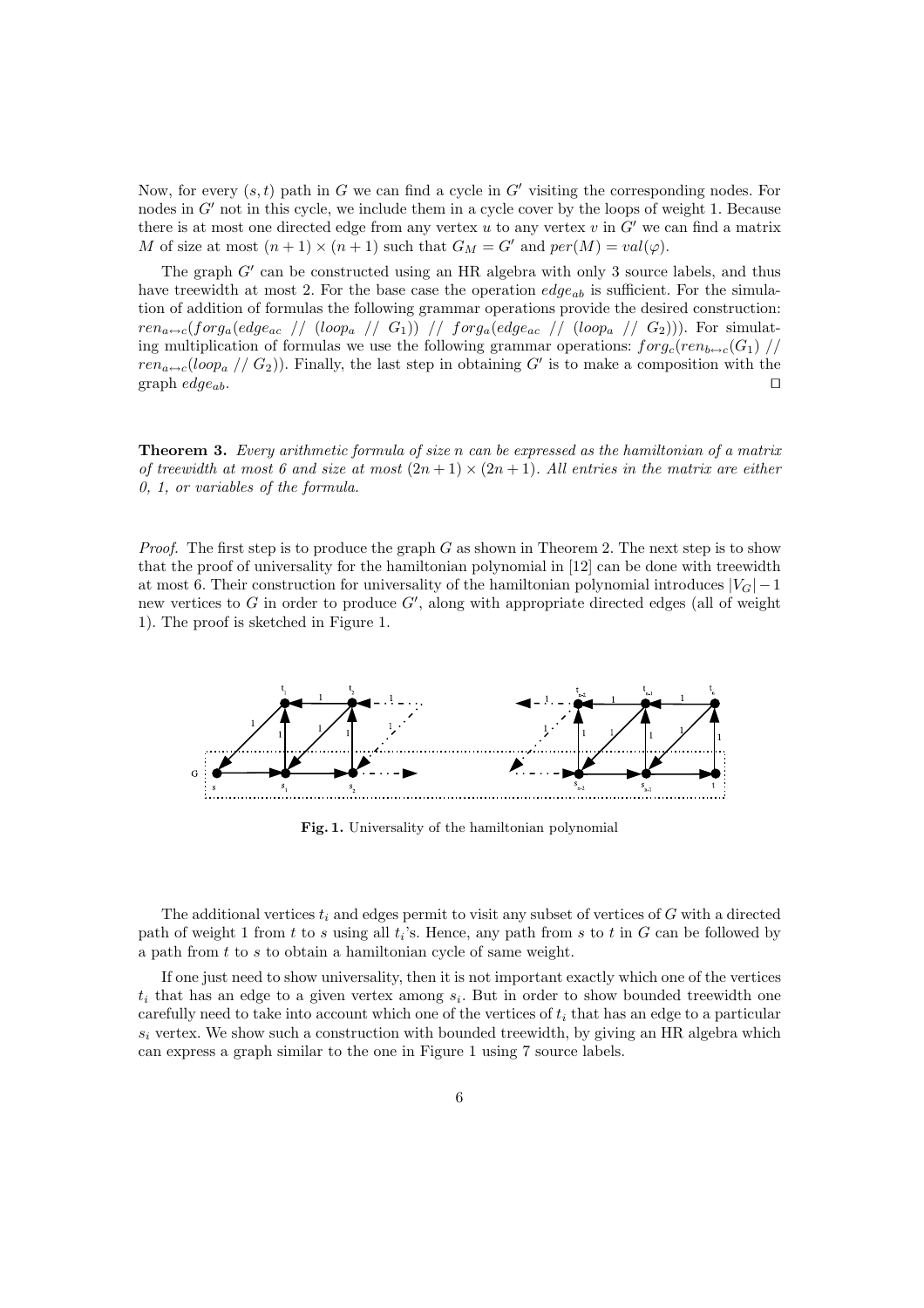

Fig. 2. Series composition (simulating multiplication)

Series composition is done using the following operations (also see Figure 2):

 $forg_e(forg_f(forg_a(f$  $ren_{d \leftrightarrow f}(ren_{b \leftrightarrow e}(G_1))/$  $ren_{c\leftrightarrow a}(ren_{a\leftrightarrow c}(G_2))/l$  $edge_{ef}$  // edge<sub>eg</sub> // edge<sub>fg</sub> )))

Labels  $a, b, c$  and  $d$  in Figures 2 and 3 plays the roles of  $s, t, t_1$  and  $t_n$  respectively in Figure 1.

The above construction does not take into account, that  $G_1$  and/or  $G_2$  are graphs generated from the base case. For base cases vertices  $c$  and  $d$  are replaced by a single vertex. However, it is clear that the above construction can be modified to work for these simpler cases as well.



Fig. 3. Parallel composition (simulating addition)

For parallel composition an additional vertex was introduced. It can be done using the following operations (also see Figure 3):

> $forg_e(forg_f(forg_g($  $ren_{a \leftrightarrow e}(ren_{c \leftrightarrow g})$  $forg_a(forg_c (edge_{ag} / / \text{edge}_{ca} / / \text{real}_{def} (edge_{ae} / / \text{edge}_{ac} / / \text{G}_1)))$  $forg_a(forg_c (edge_a f) / edge_{cf} / edge_{ae} / edge_{ae} / \langle 0.2 \rangle)$ )) )))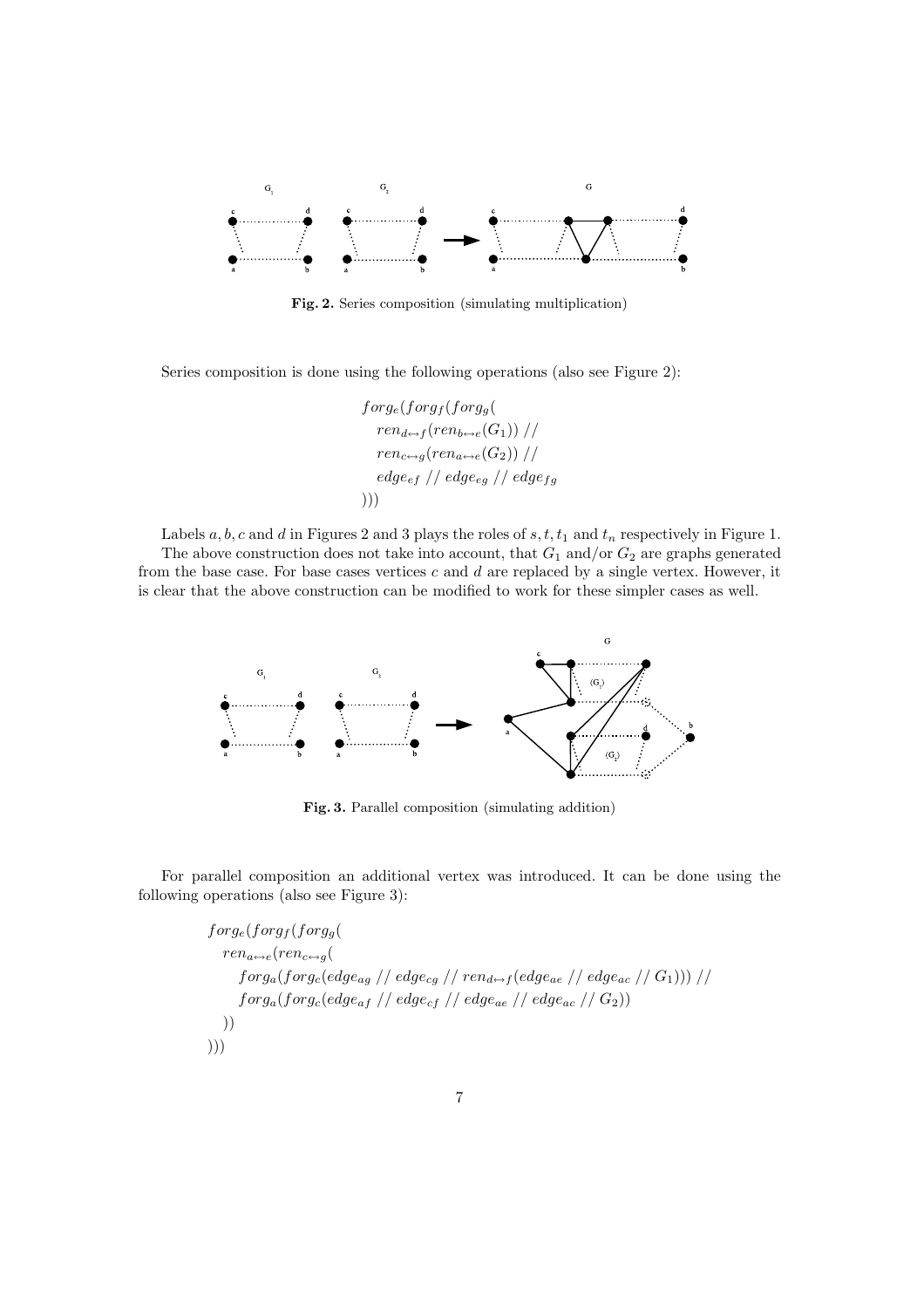The final step in the construction, after all series and parallel composition have been done, is to connect vertices a and c and connect vertices b and d. □

The decision version of the hamiltonian cycle problem for graphs of bounded cliquewidth is shown to be polynomial time solvable in [7]. Though bounded treewidth implies bounded cliquewidth we are mainly interested in studying the evaluation version. Evaluation of the hamiltonian and permanent polynomials was shown in [6] to be in VP for matrices of bounded treewidth. They give efficients algorithms for a much broader class of problems, but the proof we give here is more direct and gives a more precise characterization.

By Definition 6, computing the permanent of a matrix  $M$  amounts to computing the sum of the weights of all cycle covers of  $G_M$ . In our algorithm we need to consider partial covers, which are generalizations of cycle covers.

**Definition 7.** A partial cover of a directed graph is a union of paths and cycles such that every vertex of the graph belongs to at most one path (and to none of the cycles), or to at most one cycle (and to none of the paths).

The weight of a partial cover is the product of the weights of all participating edges. More generally, for any set S of edges the weight  $w(S)$  of S is defined as the product of the weights of the elements of S.

In contrast to cycle covers, for a partial cover there is no requirement that all vertices be covered.

The following theorem from [2] is a standard tool in the design of parallel algorithms for graphs of bounded treewidth (see also [3] and [9]).

**Theorem 4.** Let  $G = \langle V, E \rangle$  be a graph of treewidth k with n vertices. Then there exists a tree-decomposition  $\langle T, (X_t)_{t\in V_T} \rangle$  of G of width 3k + 2 such that  $T = \langle V_T, E_T \rangle$  is a binary tree of depth at most  $2\lceil log_{\frac{5}{4}}(2n)\rceil$ .

We also need the following standard lemma:

**Lemma 1.** Let  $\varphi$  be a circuit of depth d. Then there exists a formula of depth d and size  $O(2^d)$ representing the same polynomial.

Proof. We construct the formula from the circuit by duplicating entire subcircuits whenever we reuse a gate. The formula constructed in this way also has height d. In the produced formula the number of gates having distance j to the root is at most twice the number of gates having distance  $j-1$  to the root, so the formula has at most  $\sum_{i=0}^{d} 2^{i} = 2 \cdot 2^{d} - 1$  gates.  $\Box$ 

**Theorem 5.** The permanent of a  $n \times n$  matrix M of bounded treewidth k can be expressed as a formula of size  $O(n^{O(1)})$ .

*Proof.* We show how to construct a circuit of depth  $O(log(n))$ , which can then be expressed as a formula of size  $O(n^{O(1)})$  using Lemma 1. Consider the graph  $G = G_M$  and apply Theorem 4 to obtain a balanced, binary tree-decomposition  $T$  of bounded width  $k'$ . For each node  $t$  of  $T$ , we denote by  $T_t$  the subtree of T rooted at t, and we denote by  $X(T_t)$  the set of vertices of G which belong to  $X_u$  for at least one of the nodes u of  $T_t$ . We denote by  $G_t$  the subgraph of G induced by the subset of vertices  $X(T_t)$ .

Consider a partial cover C of  $G_t$ . Any given edge  $(u, v) \in X_t^2$  is either used or unused by C. Likewise, any given vertex of  $X_t$  has indegree 0 or 1 in C, and outdegree 0 or 1. We denote by  $\lambda_t = I_t(C)$  the list of all these data for every edge  $(u, v) \in X_t^2$  and every element of  $X_t$ . By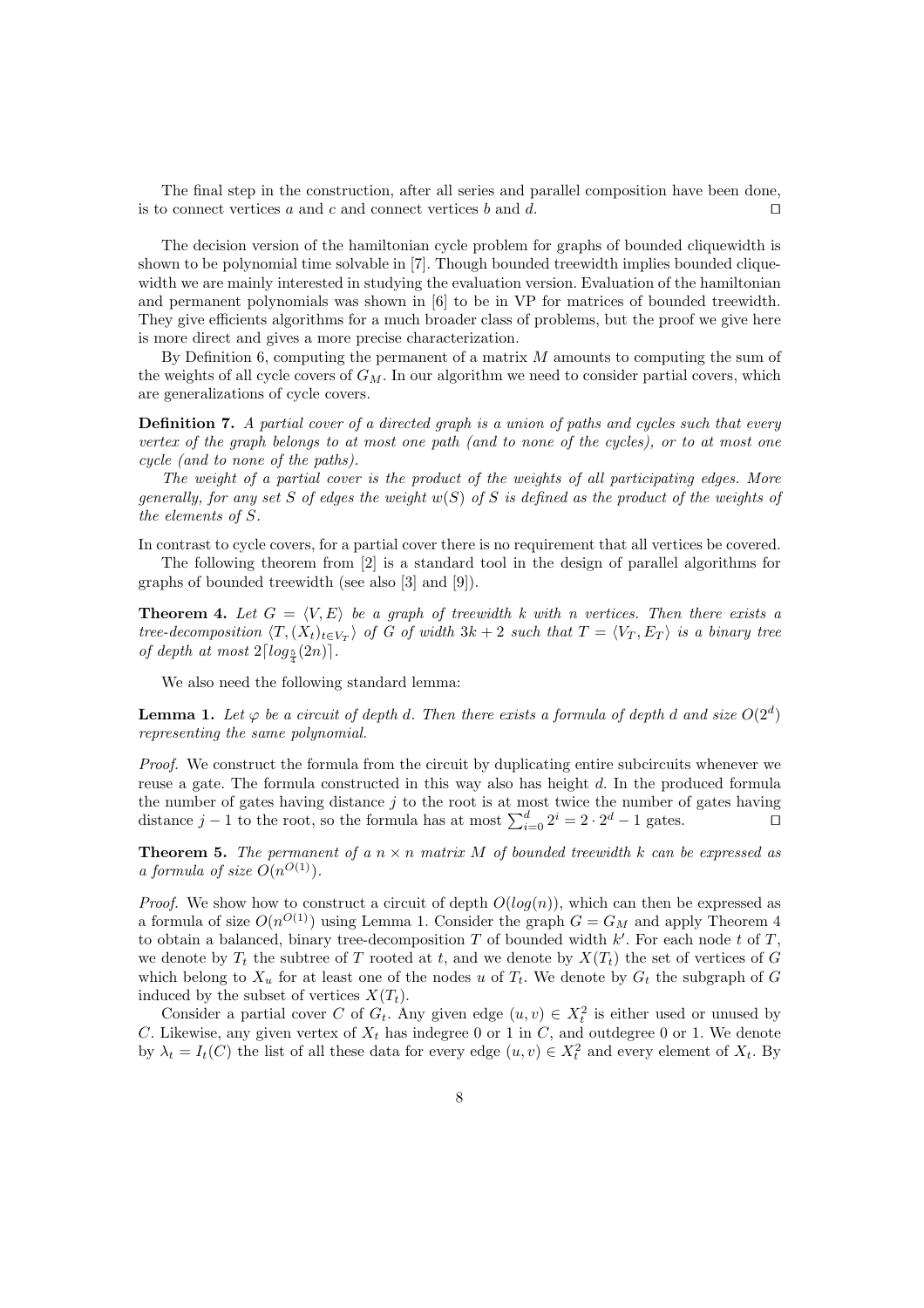abuse of language, we will say that an edge in  $X_t^2$  is used by  $\lambda_t$  if it is used by one partial cover satisfying  $I_t(C) = \lambda_t$  (or equivalently, by all partial cover satisfying  $I_t(C) = \lambda_t$ ).

We will compute for each possible list  $\lambda_t$  a weight  $w_{\lambda_t}$ , defined as the sum of the weights of all partial covers  $C$  of  $G_t$  satisfying the following three properties:

- (i) the two endpoints of all paths of C belong to  $X_t$ ;
- (ii) all uncovered vertices belong to  $X_t$ ;
- (iii)  $I_t(C) = \lambda_t$ .

Note that the number of weights to be computed at each node of  $T$  is bounded by a constant (which depends on  $k'$ ). When t is the root of T we can easily compute the permanent of M from the weights  $w_{\lambda_i}$ : it is equal to the sums of the  $w_{\lambda_i}$  over all  $\lambda_t$  which assign indegree 1 and outdegree 1 to all vertices of  $X_t$ . Also, when t is a leaf of T we can compute the weights in a constant number of arithmetic operations since  $G_t$  has at most k' vertices in this case. It therefore remains to explain how to compute the weights  $w_{\lambda_t}$  when t is not a leaf.

Our algorithm for this proceeds in a bottom-up manner: we will compute the weights for  $t$ from the weights already computed for its left child (denoted  $l$ ) and its right child (denoted  $r$ ). The idea is that we can obtain a partial cover of  $G_t$  by taking the union of a partial cover of  $G_l$ and of a partial cover of  $G_r$ , and adding some additional edges. Conversely, a partial cover of  $G_t$ induces a partial cover of  $G_l$  and a partial cover of  $G_r$ . In order to avoid counting many times the same partial cover, we must define the considered partial covers of  $G_l$  and  $G_r$  to ensure that the partial cover of  $G_t$  induces a unique partial cover of  $G_l$  and a unique partial cover of  $G_r$ . We will say that  $(\lambda_l, \lambda_r)$  is compatible with  $\lambda_t$  if and only if the following holds:

- no edge in  $X_t^2$  is used in  $\lambda_l$  or  $\lambda_r$ ;
- for every vertex  $x \in X_t$  at most one of  $\lambda_t, \lambda_l, \lambda_r$  assigns indegree 1 to x;
- for every vertex  $x \in X_t$  at most one of  $\lambda_t, \lambda_l, \lambda_r$  assigns outdegree 1 to x;
- every vertex  $x \in X_l \backslash X_t$  has indegree 1 and outdegree 1 in  $\lambda_l$ ;
- every vertex  $x \in X_r \backslash X_t$  has indegree 1 and outdegree 1 in  $\lambda_r$ .

We now have to prove two things. If there is a partial cover  $C$  of  $G_t$  which satisfies the properties (i) and (ii) such that  $I_t(C) = \lambda_t$  then it induces a partial cover  $C_l$  of  $G_l$  and a partial cover  $C_r$ of  $G_r$  such that  $C_l$  and  $C_r$  satisfy (i) and (ii),  $I_l(C) = \lambda_l$ ,  $I_r(C) = \lambda_r$ , and  $(\lambda_l, \lambda_r)$  is compatible with  $\lambda_t$ . Conversely, if  $(\lambda_t, \lambda_r)$  is compatible with  $\lambda_t$ , and  $C_l$  and  $C_r$  are partial covers of  $G_l$  and  $G_r$  satisfying (i), (ii),  $I_l(C) = \lambda_l$ , and  $I_r(C) = \lambda_r$ , then there exists a unique partial cover C of  $G_t$  containing  $C_l$  and  $C_r$  such that  $I_t(C) = \lambda_t$ .

Consider a partial cover  $C$  of  $G_t$  which satisfies the properties (i) and (ii) defined above. We can assign to C a unique triple  $(C_l, C_r, S)$  defined as follows. First, we define S as the set of edges of  $C \cap X_t^2$ . Then we define  $C_l$  as the set of edges of C which have their two endpoints in  $X(T_l)$ , and at least one of them outside of  $X_t$ . Finally, we define  $C_r$  as the set of edges of C which have their two endpoints in  $X(T_r)$ , and at least one of them outside of  $X_t$ . Note that  $w(C) = w(C_l)w(C_r)w(S)$  since  $(C_l, C_r, S)$  forms a partition of the edges of C. Moreover,  $C_l$  is a partial cover of  $G_l$  and properties (i) and (ii) are satisfied: the endpoints of the paths of  $C_l$  and the uncovered vertices of  $X(T_l)$  all belong to  $X_l \cap X_t$ . Likewise,  $C_r$  is a partial cover of  $X(T_r)$ and properties (i) and (ii) are satisfied. If  $I_l(C) = \lambda_l$  and  $I_r(C) = \lambda_r$ , it is clear that  $(\lambda_l, \lambda_r)$  is compatible with  $\lambda_t$ . Any other partition of C in three parts with one partial cover of  $G_l$ , one partial cover of  $G_r$ , and a subset of edges in  $X_t^2$  would have an edge of  $X_t^2$  used by  $C_l$  or  $C_r$ . Hence  $(\lambda_l, \lambda_r)$  would not be compatible with  $\lambda_t$ .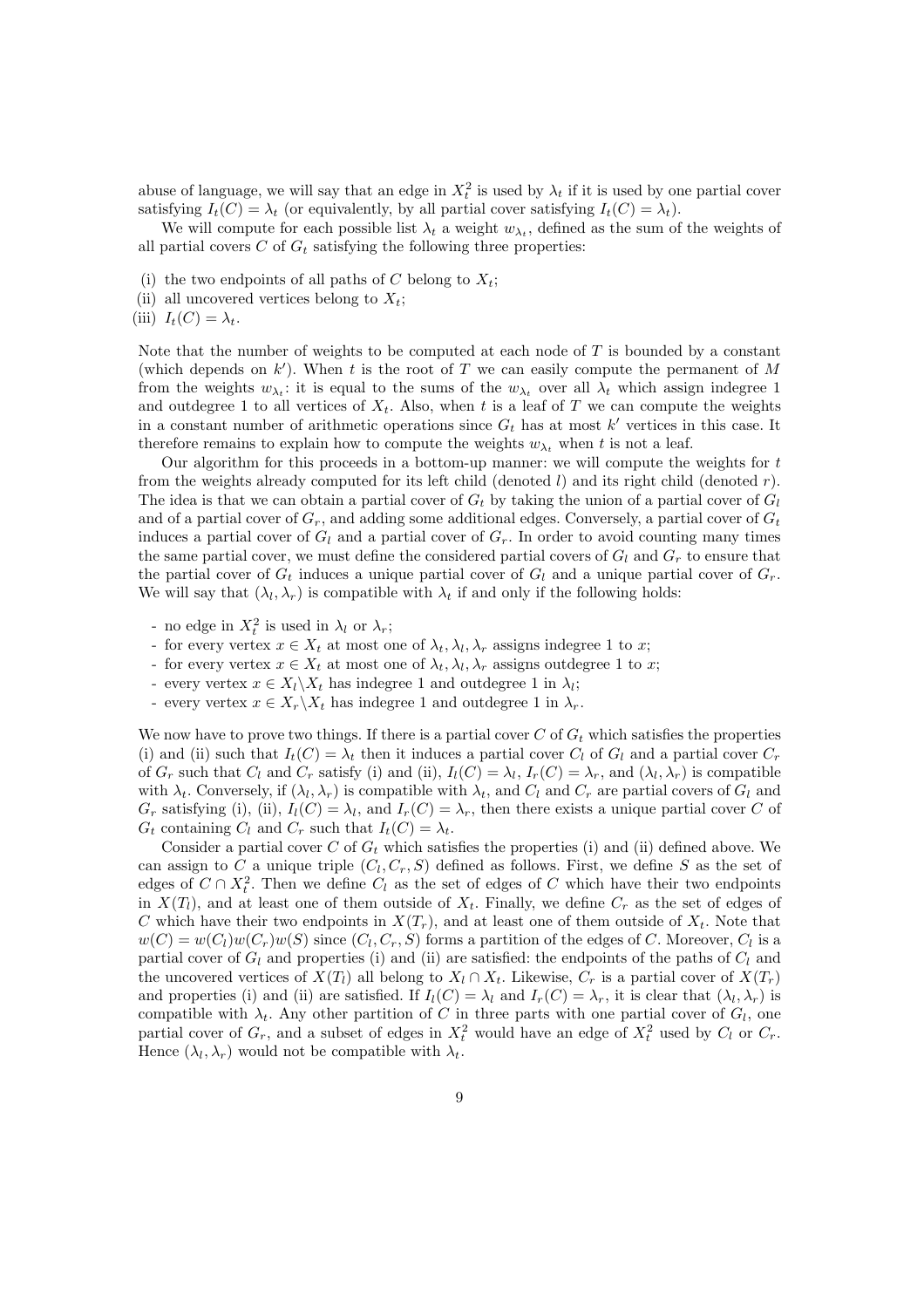Suppose now  $(\lambda_l, \lambda_r)$  is compatible with  $\lambda_t$ , and  $C_l$  and  $C_r$  are partial covers of  $G_l$  and  $G_r$ satisfying (i), (ii),  $I_l(C) = \lambda_l$ , and  $I_r(C) = \lambda_r$ . We define  $S_{\lambda_t}$  as the set of edges of  $X_t^2$  which are used by  $\lambda_t$ . It is clear that  $S_{\lambda_t}$ ,  $C_l$  and  $C_r$  are disjoint. Consider  $C = S_{\lambda_t} \cup C_l \cup C_r$ . Since  $(\lambda_l, \lambda_r)$  is compatible with  $\lambda_t$ , C is a partial cover satisfying (i) and (ii). It is also clear that C is the only partial cover containing  $C_l$  and  $C_r$  such that  $I_t(C) = \lambda_t$ .

These considerations lead to the formula

$$
w(\lambda_t) = \sum_{(\lambda_t, \lambda_r)} w(\lambda_t) w(\lambda_r) w(S_{\lambda_t}).
$$

The sum runs over all pairs  $(\lambda_l, \lambda_r)$  that are compatible with  $\lambda_t$ . The weight  $w(\lambda_t)$  can therefore be computed in a constant number of arithmetic operations.

Since the height of T is  $O(log(n))$  the above algorithm can be executed on a circuit of height  $O(log(n))$  as well. □

**Theorem 6.** The hamiltonian of a  $n \times n$  matrix M of bounded treewidth k can be expressed as a formula of size  $O(n^{O(1)})$ .

Proof. The proof is very similar to that of Theorem 5. The only difference is that we only consider partial cycle covers consisting exclusively of paths, and at the root of T the partial cycle covers of the two children must be combined into a hamiltonian cycle. ⊓⊔

#### 4 Perfect matchings of planar graphs

In this section we work with undirected graphs.

**Definition 8.** A perfect matching of a graph  $G = \langle V, E \rangle$  is a subset E' of E such that every vertex in V is incident to exactly one edge in  $E'$ . The weight of a perfect matching  $E'$  is the product of weights of all edges in  $E'$ . By  $SPM(G)$  we denote the sum of weights of all perfect matchings of G.

In 1967 Kasteleyn showed in  $[8]$  that  $SPM(G)$  can be computed efficiently if G is planar. His observations was that for planar graphs  $SPM(G)$  could be expressed as a special kind of Pfaffian. For general non-planar graphs computing  $SPM(G)$  is VNP-complete (or  $\sharp$ P-complete in the boolean model of computation). This follows from the fact that for a bipartite graph  $G = (U, V, E), SPM(G)$  is equal to the permanent of its "bipartite adjacency matrix" M (if  $|U| = |V| = n$ , M is a  $n \times n$  matrix and  $m_{ij}$  is equal to the weight of the edge between  $u_i$ and  $v_i$ ).

**Theorem 7.** Let  $(f_n)$  be a family of polynomials with coefficients in a field K. The three following properties are equivalent:

- $(f_n)$  can be computed by a family of polynomial size weakly skew circuits.
- $(f_n)$  can be computed by a family of polynomial size skew circuits.
- There exists a family  $(G_n)$  of polynomial size planar graphs with edges weighted by constants from K or variables of  $f_n$  such that  $f_n = SPM(G_n)$ .

The equivalence of (i) and (ii) is etablished in [13] and [14]. In [13] the complexity class VDET is defined as the class of polynomial families computed by polynomial size (weakly) skew circuits,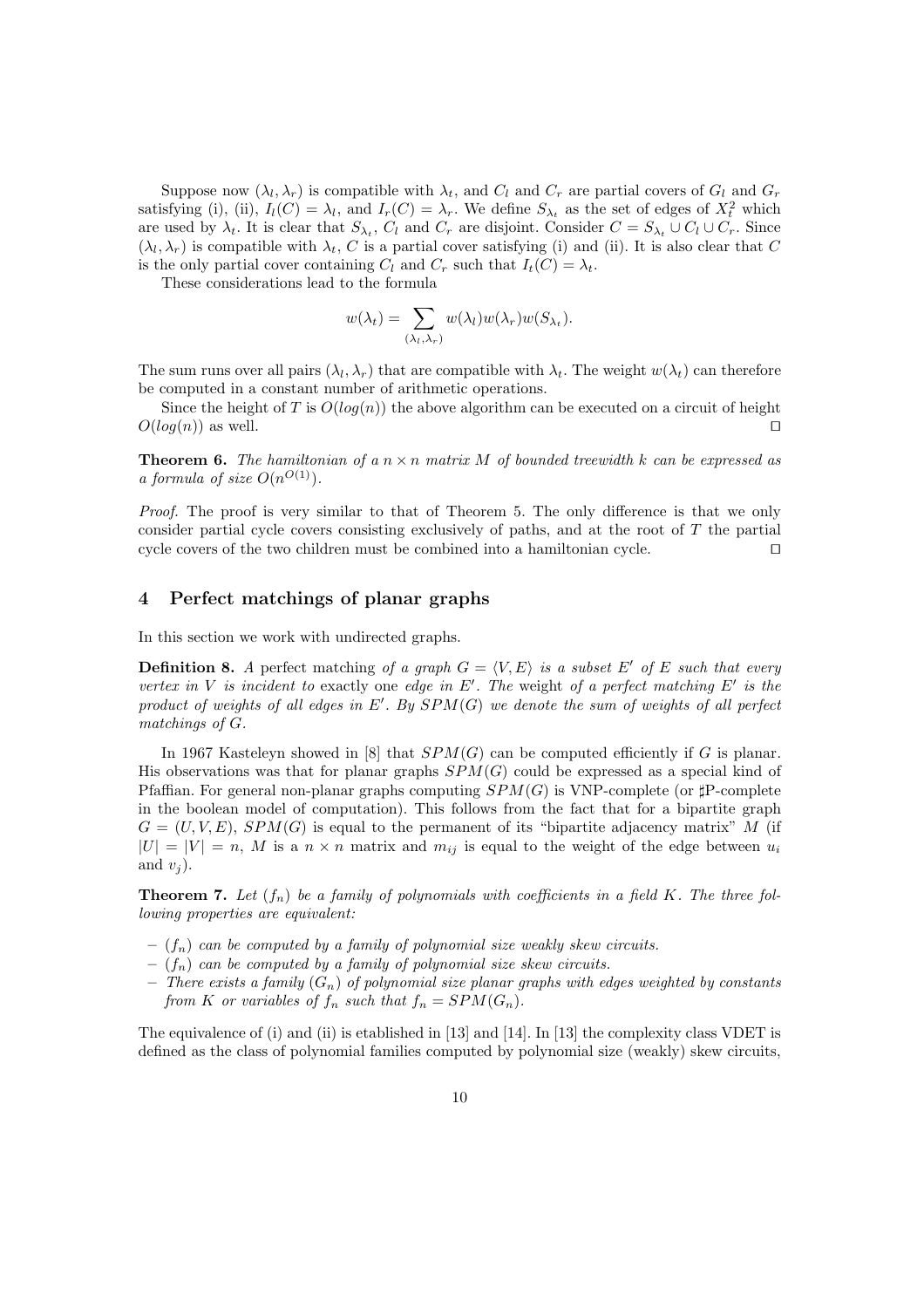

Fig. 4. Planar crossover widget for skew circuits

and it is shown that the determinant is VDET-complete. We have therefore shown that computing  $SPM(G)$  for a planar graph G is equivalent to computing the determinant. Previously it was known that  $SPM(G)$  could be reduced to computing Pfaffians [8]. The equivalence of (iii) with (i) and (ii) follows immediately from Theorem 8 and Theorem 9.

**Theorem 8.** The output of every skew circuit of size n can be expressed as  $SPM(G)$  where G is a weighted, planar, bipartite graph with  $O(n^2)$  vertices. The weight of each edge of G is equal to 1, to -1, or to an input variable of the circuit.

*Proof.* Let  $\varphi$  be a skew circuit; that is, for each multiplication gate at least one of the inputs is an input gate of  $\varphi$  (w.l.o.g. we assume it is *exactly* one). Furthermore, by making at most a linear amount of duplication we can assume all input gates have outdegree 1. Thus, every input gate of  $\varphi$  is either input to exactly one addition gate or input to exactly one multiplication gate (ignoring the trivial special case where  $\varphi$  only consist of a single gate), and throughout the proof we will distinguish between these two types of input gates.

Consider a drawing of  $\varphi$  in which all input gates which are input to an addition gate, are placed on a straight line, and all other gates are drawn on the same side of that line. Assume all arrows in the circuit are drawn as straight lines. This implies at most a quadratic number of places where two arrows cross each other in the plane. By using the planar crossover widget from Figure 4 we replace these crossings by planar subgraphs, introducing at most a quadratic amount of extra gates.

For each multiplication gate we have that exactly one of the input gates is an input gate of  $\varphi$ , so these input gates can be placed arbitrarily close the the multiplication gate in which they are used. Thus we obtain a *planar* skew circuit  $\varphi'$  computing the same value as  $\varphi$ .

Consider a topological ordering of the gates in  $\varphi'$  in which input gates that are input to multiplication gates have numbers less than 1, and input gates that are input to addition gates have the numbers 1 through  $i$  (where  $i$  is the number of input gates that are input to addition gates). Let m be the number of the output gate in this topological ordering of  $\varphi'$ . Steps 1 through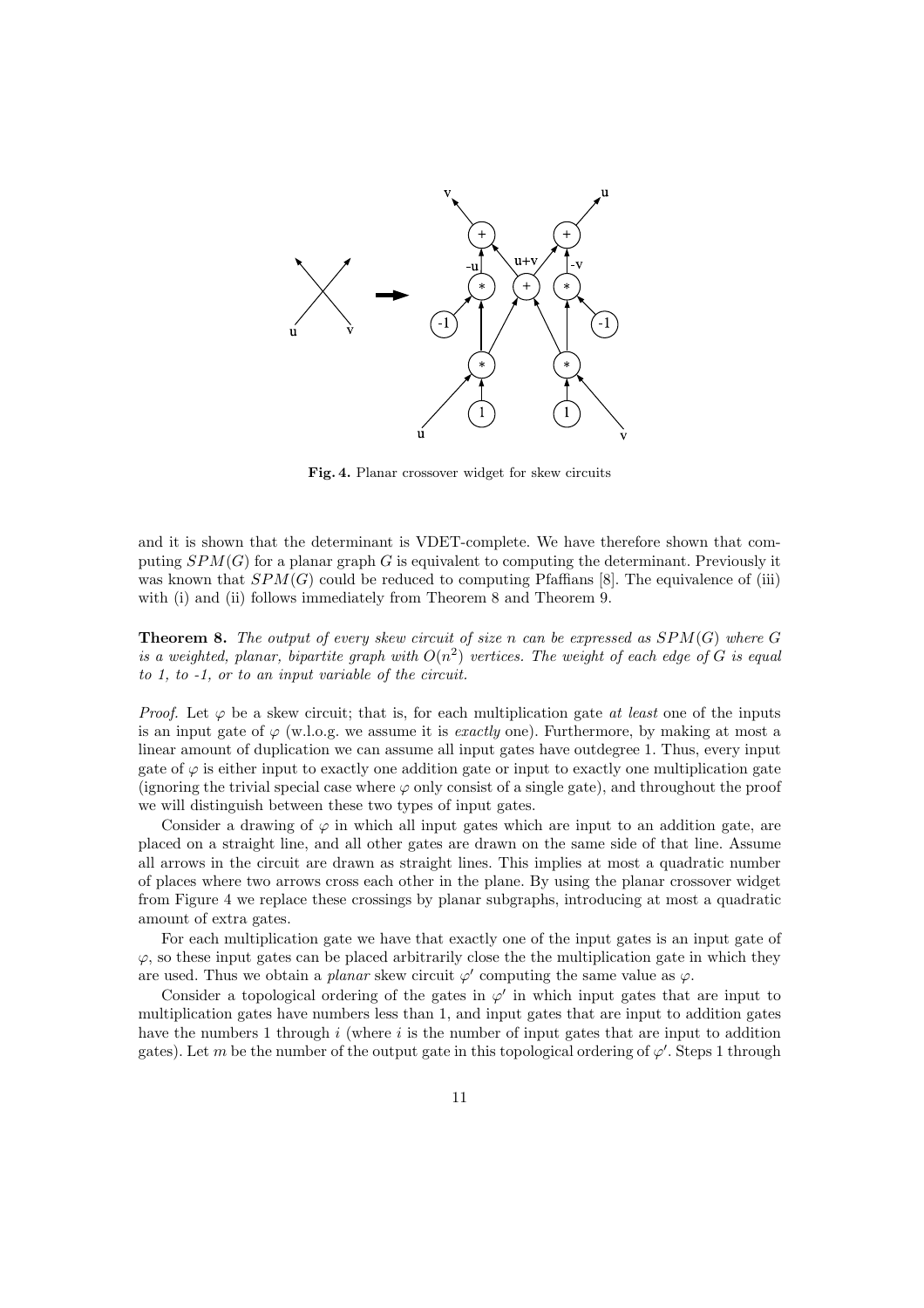

Fig. 5. Initialization for input gates which are input to addition gates

i in the construction of G are shown in Figure 5. Edge weight  $x_i$  denote the input at the gate with topological number i in  $\varphi'$ .



Fig. 6. I) Non-output addition II) Non-output multiplication III) Output add. IV) Output mult.

For each step  $i < m' \leq m$  an addition or multiplication gate are handled as shown in Figure 6. White vertices indicate vertices that are already present in the graph, whereas black vertices indicate new vertices that are introduced during that step. For multiplications the edge weight w denote the value of the input gate of  $\varphi'$ , which is input to that multiplication gate. Finally, the output gate of  $\varphi'$  is handled in a special way.

Correctness can be shown by induction using the following observation. For each step  $1 \leq$  $m' < m$  in the construction of G the following properties will hold for the graph generated so far: The labels  $\sharp 1, \sharp 2, \ldots, \sharp m'$  have been assigned to m' distinct vertices. For all  $1 \leq j \leq m'$  if the vertex with label  $\sharp j$  is removed (along with all adjacent edges), then SPM of the remaining graph equals the value computed at gate with topological number j in  $\varphi'$ . It is clear that the graph produced during the initialization (Figure 5) has this property. For the remaining vertices in the topological ordering we either have to simulate an addition gate ( $\sharp c = \sharp a + \sharp b$ ) or a multiplication gate  $(\sharp c = \sharp a \cdot w)$ . For each new labeled vertex added in this way we can see that it simulates the corresponding gate correctly, without affecting the simulation done by other labeled vertices in the graph.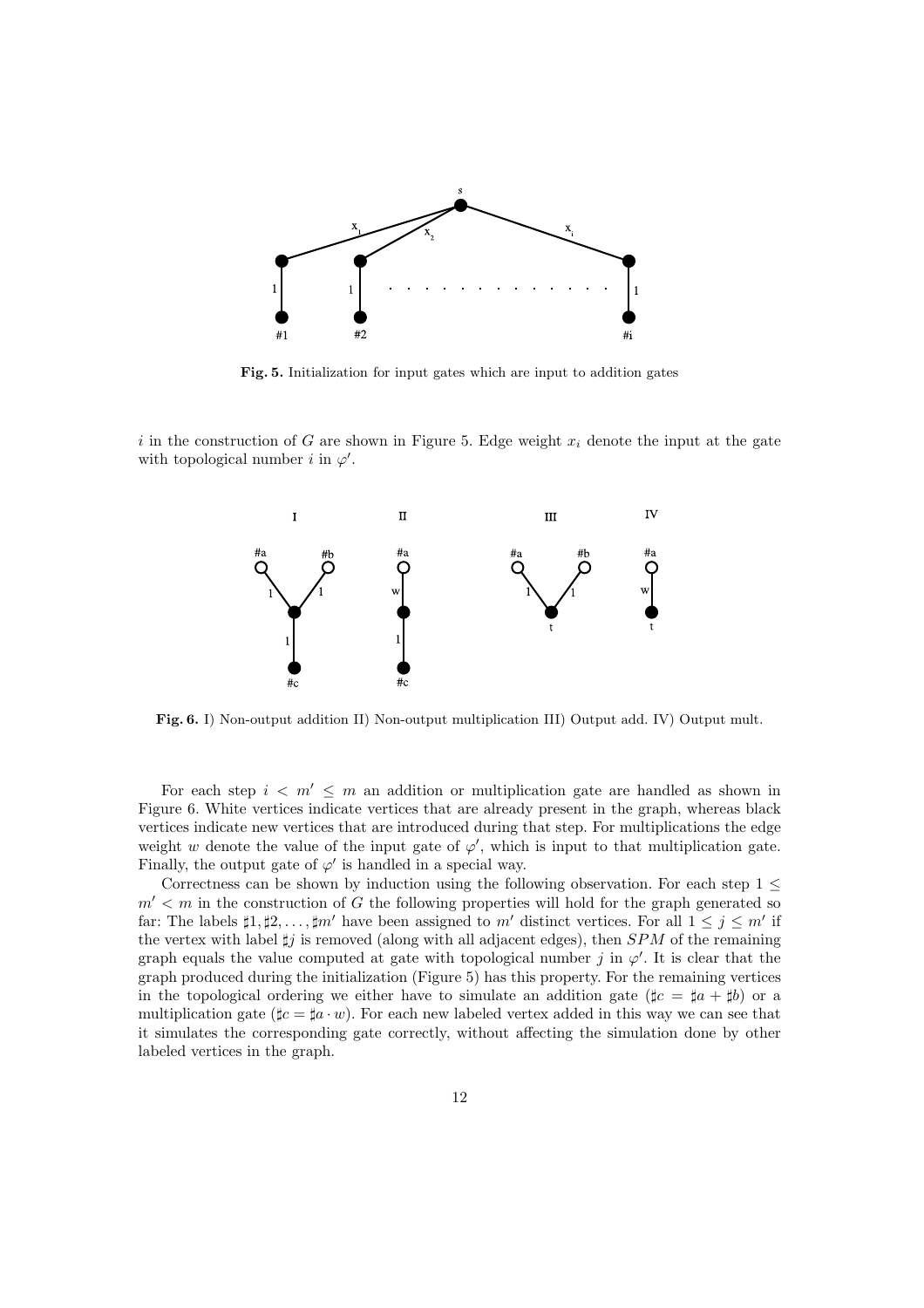Bipartiteness of  $G$  can be shown by putting the vertex labeled  $s$  as well as vertices labeled  $\sharp i, 1 \leq i \leq m$ , on one side of the partition, and all other vertices on the other side of the partition. ⊓⊔

Remark 2. The theorem can be proven for *weakly* skew circuits as well without the result from [14] stating that weakly skew circuits are equivalent to skew circuits. Consider the graph  $G\backslash\{s,t\}$ . One can show that this graph has a single perfect matching of weight 1. For simulation of a multiplication gate, instead of adding a single edge of weight  $w$ , one can add an entire subcircuit constructed in the above manner.

**Theorem 9.** For any weighted, planar graph G with n vertices,  $SPM(G)$  can be expressed as the output of a skew circuit of size  $O(n^{O(1)})$ . Inputs to the skew circuit are either constants or weights of the edges of G.

Proof. The result will be established by computation of Pfaffians and is shown by combining results from [8] and [10].

Let H be a weighted graph and  $\vec{H}$  an oriented version of H. Then the Pfaffian is defined as:

$$
Pf(\overrightarrow{H}) = \sum_{\mathcal{M}} sgn(\mathcal{M}) w(\mathcal{M}),
$$

where M ranges over all perfect matchings of  $\overrightarrow{H}$ . The Pfaffian depends on how the edges of  $\overrightarrow{H}$ are oriented, since the sign of a perfect matching depends on this orientation (details on how the sign depends on the orientation are not needed for this proof).

It is known from Kasteleyn's work [8] that all planar graphs have a Pfaffian orientation of the edges (and that such an orientation can be found in polynomial time). A Pfaffian orientation is an orientation of the edges such that each term in the above sum has positive sign  $sgn(\mathcal{M})$ . So for planar graphs computing  $SPM(G)$  reduces to computing Pfaffians (which can be done in polynomial time).

A Pfaffian orientation of G does not depend on the weights of the edges, it only depends on the planar layout of G. In our reduction to a skew circuit we can therefore assume that a Pfaffian orientation  $\vec{G}$  is given along with G, thus the problem of computing  $SPM(G)$  by a skew circuit is reduced to computing  $P f(\vec{G})$  by a skew circuit.

From Theorem 12 in [10] we have that  $Pf(\vec{G})$  can be expressed as  $SW(G')$  where G' is a weighted, acyclic, directed graph with distinguished source and sink vertices denoted  $s$  and  $t$ (recall  $SW(G')$  from Theorem 2). The size of G' is polynomial in the size of  $\overrightarrow{G}$ .

The last step is to reduce  $G'$  to a polynomial size skew circuit representing the same polynomial. Consider a topological ordering of the vertices of G'. The vertex s is replaced by an input gate with value 1. For a vertex  $v$  of indegree 1, assume  $u$  is the vertex such that there is a directed edge from  $u$  to  $v$  in  $G'$ , and assume the weight of this edge is  $w$ . We then replace  $v$  by a multiplication gate, where one arrow leading to this gate comes from the subcircuit representing  $u$ , and the other arrow leading to this gate comes from a new input gate with value  $w$ . Vertices of indegree  $d > 1$  are replaced by a series of  $d - 1$  addition gates, adding weights of all paths leading here, similar to what is done for vertices of indegree 1.

The circuit produced in this way clearly represent the same polynomial, and it is a skew circuit because for every multiplication gate at least one of the arrows leading to that gate comes from an input gate. ⊓⊔